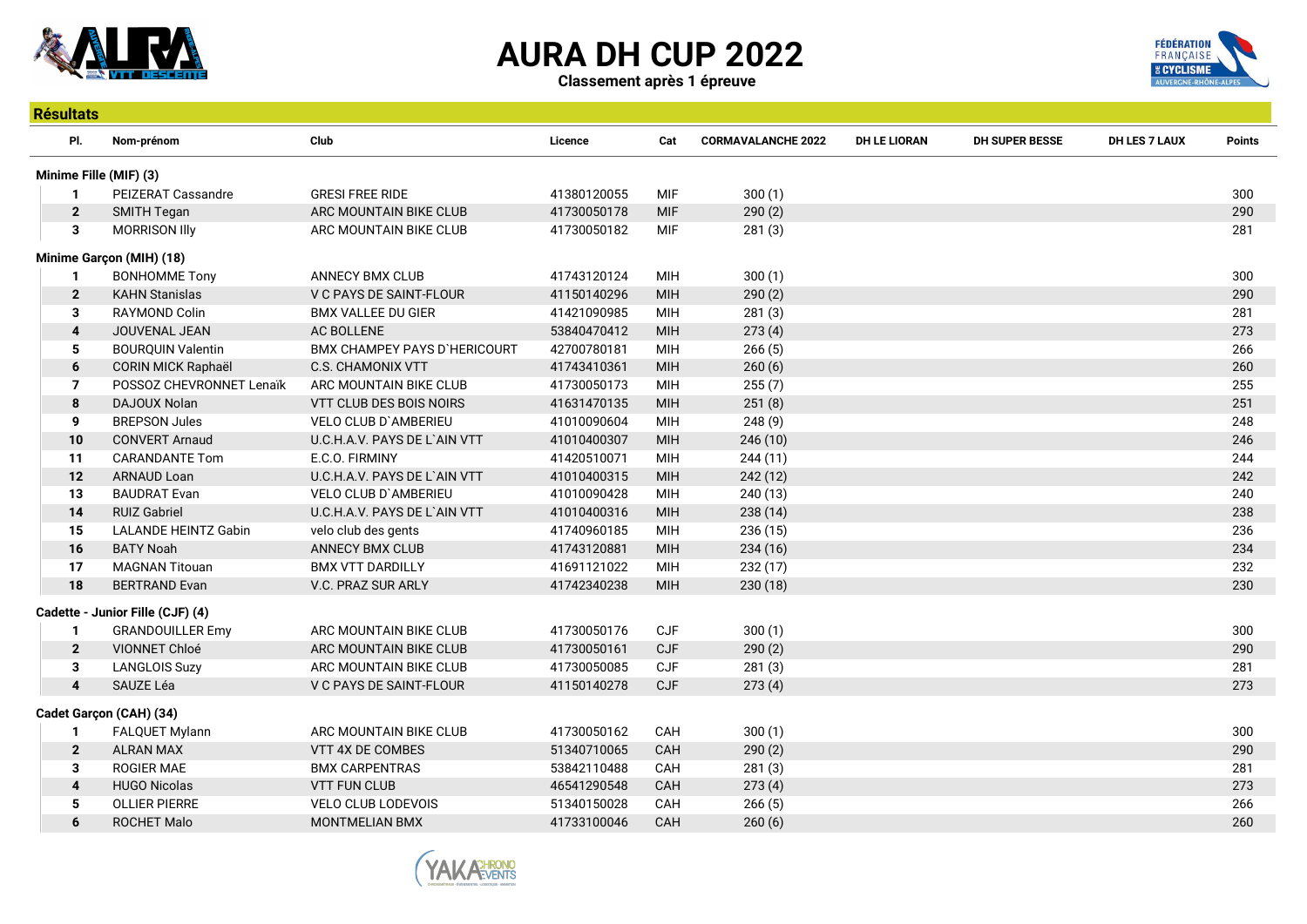

Résultats

Classement après 1 épreuve



| PI.                        | Nom-prénom                    | Club                           | Licence     | Cat        | <b>CORMAVALANCHE 2022</b> | <b>DH LE LIORAN</b> | <b>DH SUPER BESSE</b> | DH LES 7 LAUX | Points |
|----------------------------|-------------------------------|--------------------------------|-------------|------------|---------------------------|---------------------|-----------------------|---------------|--------|
| Cadet Garçon (CAH) (suite) |                               |                                |             |            |                           |                     |                       |               |        |
| 7                          | <b>ALRAN TILL</b>             | VTT 4X DE COMBES               | 51340710036 | CAH        | 255(7)                    |                     |                       |               | 255    |
| 8                          | <b>BERNELIN Thibaud</b>       | <b>VELO CLUB D'AUXERRE</b>     | 42890450371 | CAH        | 251(8)                    |                     |                       |               | 251    |
| 9                          | <b>BILLET Alec</b>            | <b>GRESI FREE RIDE</b>         | 41380120069 | CAH        | 248(9)                    |                     |                       |               | 248    |
| 10                         | <b>GUICHARD Noé</b>           | ARC MOUNTAIN BIKE CLUB         | 41730050059 | CAH        | 246(10)                   |                     |                       |               | 246    |
| 11                         | <b>CHOUPIN Emile</b>          | ARC MOUNTAIN BIKE CLUB         | 41730050105 | CAH        | 244(11)                   |                     |                       |               | 244    |
| 12                         | <b>BELLANTI Louca</b>         | CRAN GEVRIER VTT               | 41742840210 | CAH        | 242 (12)                  |                     |                       |               | 242    |
| 13                         | PEIZERAT Noah                 | ARC MOUNTAIN BIKE CLUB         | 41730050108 | CAH        | 240 (13)                  |                     |                       |               | 240    |
| 14                         | <b>BOUCHARD Hugo</b>          | V C PAYS DE SAINT-FLOUR        | 41150140277 | CAH        | 238(14)                   |                     |                       |               | 238    |
| 15                         | <b>BRUNEL Anatoe</b>          | A.C. ANNONAY VTT               | 41071340119 | CAH        | 236 (15)                  |                     |                       |               | 236    |
| 16                         | ROSSET Fabien                 | <b>GRESI FREE RIDE</b>         | 41380120085 | CAH        | 234(16)                   |                     |                       |               | 234    |
| 17                         | <b>DERAIL Bastien</b>         | <b>BMX VALLEE DU GIER</b>      | 41421090058 | CAH        | 232(17)                   |                     |                       |               | 232    |
| 18                         | <b>BAROU Stephen</b>          | <b>FOUILLOUSE BMX</b>          | 41421060428 | CAH        | 230(18)                   |                     |                       |               | 230    |
| 19                         | PARIZET VACHON Amaury         | <b>VTT GIVRY</b>               | 42710220251 | CAH        | 228 (19)                  |                     |                       |               | 228    |
| 20                         | LEVESQUE Clement              |                                | 49275330033 | CAH        | 226(20)                   |                     |                       |               | 226    |
| 21                         | <b>BORDES Camille</b>         | V C PAYS DE SAINT-FLOUR        | 41150140302 | CAH        | 224 (21)                  |                     |                       |               | 224    |
| 22                         | <b>BERNET Lucas</b>           | PASSE PARTOUT VTT MACON        | 42711100207 | CAH        | 222(22)                   |                     |                       |               | 222    |
| 23                         | <b>BRASSAC Jules</b>          | V C PAYS DE SAINT-FLOUR        | 41150140321 | CAH        | 220 (23)                  |                     |                       |               | 220    |
| 24                         | <b>ESTELLE GEORGET Liam</b>   | <b>CLUB CYCLISTE DE DIE</b>    | 41262480168 | CAH        | 218(24)                   |                     |                       |               | 218    |
| 25                         | BEYER STANNOW Sébastian       | <b>C.S. CHAMONIX VTT</b>       | 41743410408 | CAH        | 216(25)                   |                     |                       |               | 216    |
| 26                         | LANTIER Jaïro                 | ANNECY BMX CLUB                | 41743120387 | CAH        | 214(26)                   |                     |                       |               | 214    |
| 27                         | <b>Couttet Elno</b>           | <b>C.S. CHAMONIX VTT</b>       | 41743410144 | CAH        | 212(27)                   |                     |                       |               | 212    |
| 28                         | <b>RAGE CAYRE Eliott</b>      | CLUB VTT D'IRIGNY (JSI)        | 41690710584 | CAH        | 210 (28)                  |                     |                       |               | 210    |
| 29                         | SALGUEIRO Raphaël             | XC63                           | 41631500402 | CAH        | 208 (29)                  |                     |                       |               | 208    |
| 30                         | RIGO Jules                    | CENTRE VTT PAYS D'AMBERT       | 41631340062 | CAH        | 206(30)                   |                     |                       |               | 206    |
| 31                         | <b>BENET Matéo</b>            | V C PAYS DE SAINT-FLOUR        | 41150140223 | CAH        | 204(31)                   |                     |                       |               | 204    |
| 32                         | <b>GIRARD Quentin</b>         | E.C.O. FIRMINY                 | 41420510054 | CAH        | 202 (32)                  |                     |                       |               | 202    |
| 33                         | <b>DEPOISSE PARDON Eliott</b> | U.C.H.A.V. PAYS DE L'AIN VTT   | 41010400304 | CAH        | 200(33)                   |                     |                       |               | 200    |
| 34                         | <b>SERBOURDIN Théo</b>        | BONNEVILLE ARVE ET BORNE CYCLI | 41740230175 | CAH        | 198 (34)                  |                     |                       |               | 198    |
|                            | Junior Homme (JUH) (50)       |                                |             |            |                           |                     |                       |               |        |
| 1                          | JALLADEAU Baptiste            | ARC MOUNTAIN BIKE CLUB         | 41730050079 | <b>JUH</b> | 300(1)                    |                     |                       |               | 300    |
| $\mathbf{2}$               | <b>MOYON Bastien</b>          | V.C. DES GETS                  | 41740960164 | <b>JUH</b> | 290(2)                    |                     |                       |               | 290    |
| 3                          | <b>BONNET Félicien</b>        | <b>VC VTT MONT D'OR</b>        | 42250400111 | <b>JUH</b> | 281(3)                    |                     |                       |               | 281    |
| $\overline{\mathbf{4}}$    | <b>LAUREAU Matys</b>          | <b>VTT GIVRY</b>               | 42710220027 | <b>JUH</b> | 273(4)                    |                     |                       |               | 273    |
| 5                          | <b>BAILLET Edgar</b>          | V.C. DES GETS                  | 41740960190 | <b>JUH</b> | 266(5)                    |                     |                       |               | 266    |
| 6                          | <b>BERNELIN Tristan</b>       | <b>VELO CLUB D'AUXERRE</b>     | 42890450372 | <b>JUH</b> | 260(6)                    |                     |                       |               | 260    |

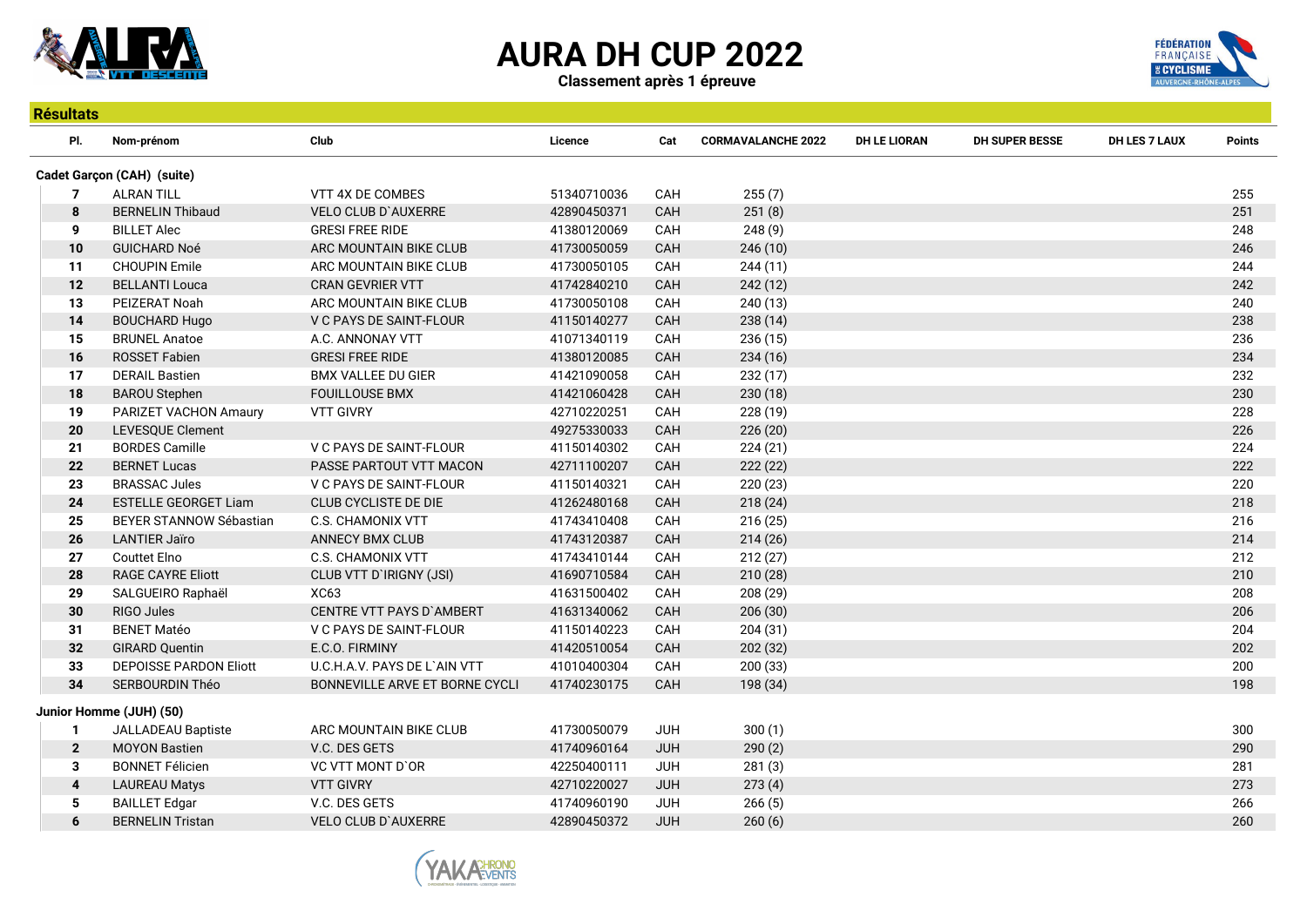

Classement après 1 épreuve



| <b>Résultats</b> |                                |                                 |             |            |                           |                     |                       |                      |               |  |  |
|------------------|--------------------------------|---------------------------------|-------------|------------|---------------------------|---------------------|-----------------------|----------------------|---------------|--|--|
| PI.              | Nom-prénom                     | Club                            | Licence     | Cat        | <b>CORMAVALANCHE 2022</b> | <b>DH LE LIORAN</b> | <b>DH SUPER BESSE</b> | <b>DH LES 7 LAUX</b> | <b>Points</b> |  |  |
|                  | Junior Homme (JUH) (suite)     |                                 |             |            |                           |                     |                       |                      |               |  |  |
| $\overline{7}$   | <b>CUDEL Baptiste</b>          | <b>VCU SCHWENHEIM</b>           | 46670320628 | <b>JUH</b> | 255(7)                    |                     |                       |                      | 255           |  |  |
| 8                | <b>CHARRIERE Tim</b>           | U.C.H.A.V. PAYS DE L`AIN VTT    | 41010400294 | <b>JUH</b> | 251(8)                    |                     |                       |                      | 251           |  |  |
| 9                | <b>MAIGRET Julien</b>          | VELO CLUB DU VELAY              | 41431290212 | <b>JUH</b> | 248(9)                    |                     |                       |                      | 248           |  |  |
| 10               | <b>LEDUC Yann</b>              | V C PAYS DE SAINT-FLOUR         | 41150140270 | <b>JUH</b> | 246 (10)                  |                     |                       |                      | 246           |  |  |
| 11               | CHAMBAZ Quentin                | U.C.H.A.V. PAYS DE L'AIN VTT    | 41010400284 | <b>JUH</b> | 244(11)                   |                     |                       |                      | 244           |  |  |
| 12               | <b>VERNIERE Loïc</b>           | <b>CENTRE VTT PAYS D'AMBERT</b> | 41631340039 | <b>JUH</b> | 242 (12)                  |                     |                       |                      | 242           |  |  |
| 13               | FOUCAULT LECERF Maé            | R. VTT                          | 41742830058 | <b>JUH</b> | 240 (13)                  |                     |                       |                      | 240           |  |  |
| 14               | MESNIER Gaëtan                 | E.C. MUROISE                    | 41690020179 | <b>JUH</b> | 238(14)                   |                     |                       |                      | 238           |  |  |
| 15               | <b>DAUMESNIL Milan</b>         | <b>GRESI FREE RIDE</b>          | 41380120074 | <b>JUH</b> | 236 (15)                  |                     |                       |                      | 236           |  |  |
| 16               | <b>BILLIE Boris</b>            | V C PAYS DE SAINT-FLOUR         | 41150140228 | <b>JUH</b> | 234 (16)                  |                     |                       |                      | 234           |  |  |
| 17               | PITRAT Alban                   | CLUB VTT D'IRIGNY (JSI)         | 41690710504 | <b>JUH</b> | 232 (17)                  |                     |                       |                      | 232           |  |  |
| 18               | <b>MONOD Rudy</b>              | U.C.H.A.V. PAYS DE L`AIN VTT    | 41010400298 | <b>JUH</b> | 230 (18)                  |                     |                       |                      | 230           |  |  |
| 19               | <b>BEOLET Alec</b>             | <b>ROC VTT</b>                  | 41383300091 | <b>JUH</b> | 228 (19)                  |                     |                       |                      | 228           |  |  |
| 20               | <b>BUELLET Gabriel</b>         | VELO CLUB D'AMBERIEU            | 41010090556 | <b>JUH</b> | 226 (20)                  |                     |                       |                      | 226           |  |  |
| 21               | <b>DUMAS Loris</b>             | U.C.H.A.V. PAYS DE L'AIN VTT    | 41010400308 | <b>JUH</b> | 224(21)                   |                     |                       |                      | 224           |  |  |
| 22               | <b>BLANC Jules</b>             | <b>GRESI FREE RIDE</b>          | 41380120079 | <b>JUH</b> | 222(22)                   |                     |                       |                      | 222           |  |  |
| 23               | <b>BERAUD Tomas</b>            | ANNECY CYCLISME COMPETITION     | 41740090644 | <b>JUH</b> | 220 (23)                  |                     |                       |                      | 220           |  |  |
| 24               | <b>BOISBOUVIER Marc</b>        | <b>GRESI FREE RIDE</b>          | 41380120075 | <b>JUH</b> | 218(24)                   |                     |                       |                      | 218           |  |  |
| 25               | <b>ROUX Maxime</b>             | <b>GOLENE EVASION.</b>          | 41430020087 | <b>JUH</b> | 216 (25)                  |                     |                       |                      | 216           |  |  |
| 26               | <b>MAILLARD FOURNIER Joris</b> | VC VTT MONT D'OR                | 42250400287 | <b>JUH</b> | 214 (26)                  |                     |                       |                      | 214           |  |  |
| 27               | MONZO Ruben                    | V.C. DES GETS                   | 41740960194 | <b>JUH</b> | 212(27)                   |                     |                       |                      | 212           |  |  |
| 28               | SIELANCZYK Robin               | <b>B.C. PONT EVEQUE</b>         | 41383010844 | JUH        | 210(28)                   |                     |                       |                      | 210           |  |  |
| 29               | MONCHARMONT Simon              | ARC MOUNTAIN BIKE CLUB          | 41730050147 | <b>JUH</b> | 208 (29)                  |                     |                       |                      | 208           |  |  |
| 30               | <b>MINOUX Mae</b>              | <b>MEYWIHR TEAM</b>             | 46680890135 | <b>JUH</b> | 206(30)                   |                     |                       |                      | 206           |  |  |
| 31               | <b>EYMARD Mëyco</b>            | V C PAYS DE SAINT-FLOUR         | 41150140235 | <b>JUH</b> | 204(31)                   |                     |                       |                      | 204           |  |  |
| 32               | <b>BOUILLOUX Quentin</b>       | <b>GRESI FREE RIDE</b>          | 41380120070 | <b>JUH</b> | 202 (32)                  |                     |                       |                      | 202           |  |  |
| 33               | <b>DELHAYE Mattéo</b>          | ANNECY CYCLISME COMPETITION     | 41740090457 | <b>JUH</b> | 200 (33)                  |                     |                       |                      | 200           |  |  |
| 34               | ARNOULT CAMIOLO Edouard        | PASSE PARTOUT VTT MACON         | 42711100457 | <b>JUH</b> | 198 (34)                  |                     |                       |                      | 198           |  |  |
| 35               | GARREAU Sasha                  | V.C. DES GETS                   | 41740960162 | <b>JUH</b> | 196 (35)                  |                     |                       |                      | 196           |  |  |
| 36               | PERRIER Ylan                   | U.C.H.A.V. PAYS DE L'AIN VTT    | 41010400299 | <b>JUH</b> | 194 (36)                  |                     |                       |                      | 194           |  |  |
| 37               | FERRI PISANI Arthur            | <b>ISSOIRE MOUNTAIN BIKE</b>    | 41630040021 | <b>JUH</b> | 192 (37)                  |                     |                       |                      | 192           |  |  |
| 38               | <b>PELTE Baptiste</b>          | CLUB VTT D'IRIGNY (JSI)         | 41690710318 | <b>JUH</b> | 190 (38)                  |                     |                       |                      | 190           |  |  |
| 39               | <b>TOSEL Mattéo</b>            | <b>VELO CLUB D'AMBERIEU</b>     | 41010090487 | <b>JUH</b> | 188 (39)                  |                     |                       |                      | 188           |  |  |
| 40               | POURCHOUX Mathieu              | BONNEVILLE ARVE ET BORNE CYCLI  | 41740230180 | <b>JUH</b> | 186 (40)                  |                     |                       |                      | 186           |  |  |
| 41               | <b>VILLA Emilio</b>            | velo club des gets              | 41740960195 | <b>JUH</b> | 184 (41)                  |                     |                       |                      | 184           |  |  |
| 42               | <b>BOLORE Youenn</b>           | R. VTT                          | 41742830324 | <b>JUH</b> | 182 (42)                  |                     |                       |                      | 182           |  |  |

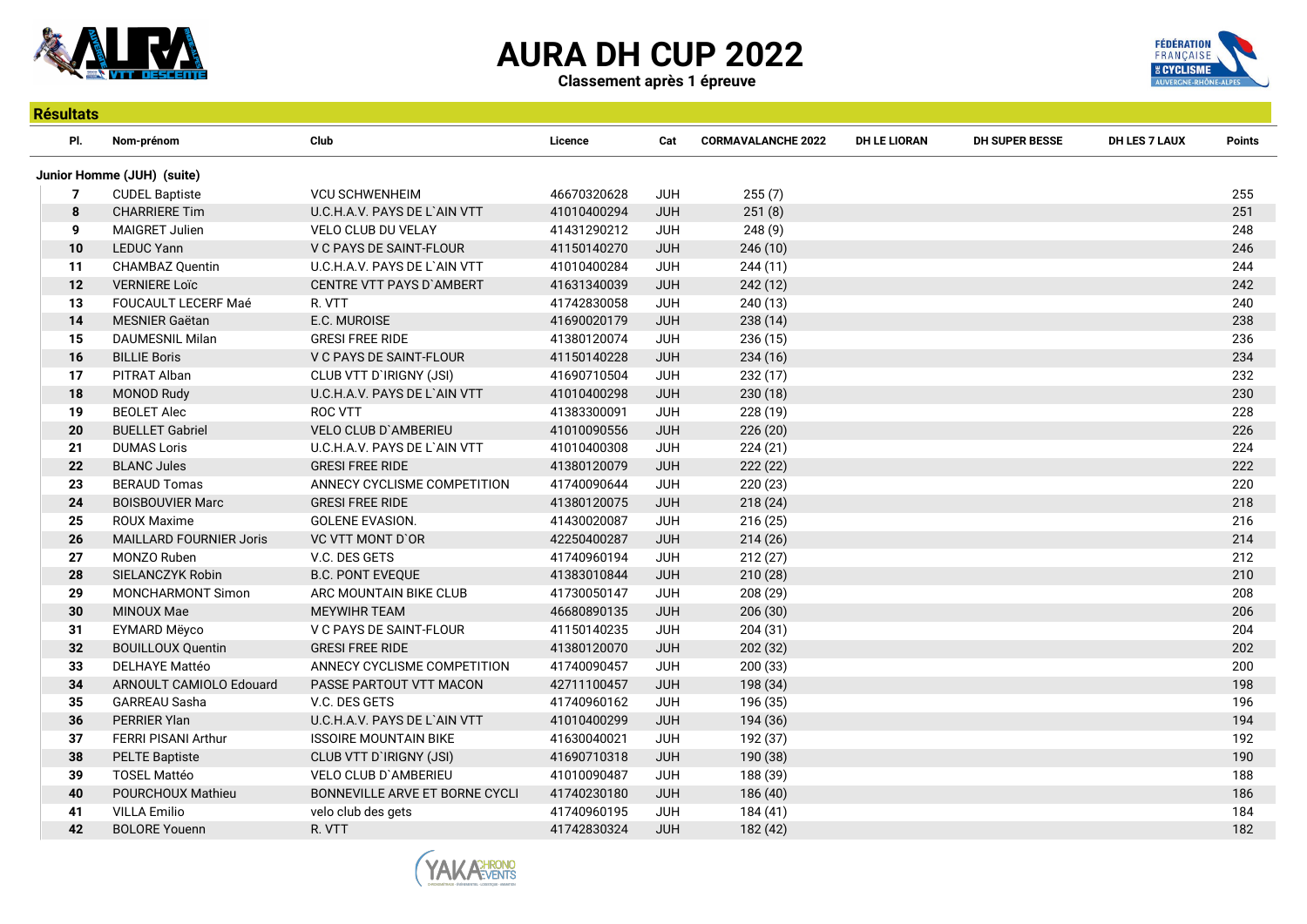

Résultats

# AURA DH CUP 2022



Classement après 1 épreuve

| PI.                     | Nom-prénom                 | Club                           | Licence     | Cat        | <b>CORMAVALANCHE 2022</b> | <b>DH LE LIORAN</b> | <b>DH SUPER BESSE</b> | <b>DH LES 7 LAUX</b> | <b>Points</b> |
|-------------------------|----------------------------|--------------------------------|-------------|------------|---------------------------|---------------------|-----------------------|----------------------|---------------|
|                         | Junior Homme (JUH) (suite) |                                |             |            |                           |                     |                       |                      |               |
| 43                      | <b>BOULIGAND Maxence</b>   | VERCORS V.T.T.                 | 41381550444 | <b>JUH</b> | 180 (43)                  |                     |                       |                      | 180           |
| 44                      | <b>VARENNES Lauris</b>     | <b>CHARMEIL VTT</b>            | 41031230228 | <b>JUH</b> | 178 (44)                  |                     |                       |                      | 178           |
| 45                      | <b>DESFORGES Tristan</b>   | <b>CHARMEIL VTT</b>            | 41031230019 | <b>JUH</b> | 176 (45)                  |                     |                       |                      | 176           |
| 46                      | PERRIN Ethan               | BONNEVILLE ARVE ET BORNE CYCLI | 41740230171 | <b>JUH</b> | 174 (46)                  |                     |                       |                      | 174           |
| 47                      | <b>PELTE Elian</b>         | CLUB VTT D'IRIGNY (JSI)        | 41690710322 | <b>JUH</b> | 172 (47)                  |                     |                       |                      | 172           |
| 48                      | <b>THOMAS Enzo</b>         | <b>ISSOIRE MOUNTAIN BIKE</b>   | 41630040020 | <b>JUH</b> | 170 (48)                  |                     |                       |                      | 170           |
| 49                      | <b>HELLOT Paul</b>         | <b>ENDHURO 76</b>              | 49765520008 | <b>JUH</b> | 168 (49)                  |                     |                       |                      | 168           |
| 50                      | DEL BELLO Thélio           | U.C.H.A.V. PAYS DE L`AIN VTT   | 41010400263 | <b>JUH</b> | 166(50)                   |                     |                       |                      | 166           |
| Master 35 (M35) (10)    |                            |                                |             |            |                           |                     |                       |                      |               |
| $\mathbf{1}$            | MONTJOUVENT Yann           | U.C.H.A.V. PAYS DE L'AIN VTT   | 41010400055 | M35        | 300(1)                    |                     |                       |                      | 300           |
| $\overline{2}$          | <b>ARDITTI Gilles</b>      | <b>ANNECY BMX CLUB</b>         | 41743120808 | M35        | 290(2)                    |                     |                       |                      | 290           |
| 3                       | <b>TEXIER Benoit</b>       | <b>CRAN GEVRIER VTT</b>        | 41742840264 | M35        | 281(3)                    |                     |                       |                      | 281           |
| 4                       | <b>LAVERNHE Pierre</b>     | V.C. DES GETS                  | 41740960196 | M35        | 273(4)                    |                     |                       |                      | 273           |
| 5                       | <b>BOULO Christophe</b>    |                                | 41428000120 | M35        | 266(5)                    |                     |                       |                      | 266           |
| 6                       | <b>GENAILLE Simon</b>      | ANNECY BMX CLUB                | 41743120374 | M35        | 260(6)                    |                     |                       |                      | 260           |
| $\overline{7}$          | <b>BIARD Sébastien</b>     | <b>ANNECY BMX CLUB</b>         | 41743120440 | M35        | 255(7)                    |                     |                       |                      | 255           |
| 8                       | <b>MARIE Frederic</b>      | LIBER'T CYCLE                  | 49275330018 | M35        | 251(8)                    |                     |                       |                      | 251           |
| 9                       | <b>BOTTI Jeff</b>          | CLUB VTT D'IRIGNY (JSI)        | 41690710572 | M35        | 248(9)                    |                     |                       |                      | 248           |
| 10                      | <b>TOURNIER Florian</b>    | U.C.H.A.V. PAYS DE L'AIN VTT   | 41010400318 | M35        | 246(10)                   |                     |                       |                      | 246           |
| Master 40 (M40) (10)    |                            |                                |             |            |                           |                     |                       |                      |               |
| $\mathbf{1}$            | <b>BIGONI Jérôme</b>       | <b>ANNECY BMX CLUB</b>         | 41743120518 | M40        | 300(1)                    |                     |                       |                      | 300           |
| $\overline{2}$          | <b>COLLET Julien</b>       | ARC MOUNTAIN BIKE CLUB         | 41730050165 | M40        | 290(2)                    |                     |                       |                      | 290           |
| 3                       | <b>BONHOMME David</b>      | <b>ANNECY BMX CLUB</b>         | 41743120615 | M40        | 281(3)                    |                     |                       |                      | 281           |
| $\overline{\mathbf{4}}$ | <b>BEAUDON Sébastien</b>   | U.C.H.A.V. PAYS DE L'AIN VTT   | 41010400017 | M40        | 273(4)                    |                     |                       |                      | 273           |
| 5                       | <b>BOUSQUET Alexis</b>     | U.C.H.A.V. PAYS DE L'AIN VTT   | 41010400291 | M40        | 266(5)                    |                     |                       |                      | 266           |
| 6                       | <b>HENRI MAYER Rémi</b>    | SAINTE CONSORCE BMX TEAM       | 41691110295 | M40        | 260(6)                    |                     |                       |                      | 260           |
| $\overline{7}$          | <b>BERERD Franck</b>       | ANNECY CYCLISME COMPETITION    | 41740090656 | M40        | 255(7)                    |                     |                       |                      | 255           |
| 8                       | <b>BERROT Pierre</b>       | ARC MOUNTAIN BIKE CLUB         | 41730050087 | M40        | 251(8)                    |                     |                       |                      | 251           |
| 9                       | ALVES DO CARMO Mario       | VTT VAL D'ESSONNE              | 48913280156 | M40        | 248(9)                    |                     |                       |                      | 248           |
| 10                      | <b>GENIN Rémy</b>          | <b>CRAN GEVRIER VTT</b>        | 41742840229 | M40        | 246(10)                   |                     |                       |                      | 246           |
| Master 50 (M50) (11)    |                            |                                |             |            |                           |                     |                       |                      |               |
| $\mathbf{1}$            | ROUTIN Stéphane            | U.C.H.A.V. PAYS DE L'AIN VTT   | 41010400266 | M50        | 300(1)                    |                     |                       |                      | 300           |
| $\overline{2}$          | <b>PAQUET Françis</b>      | <b>V.C. BRIGNAIS</b>           | 41690890359 | M50        | 290(2)                    |                     |                       |                      | 290           |
| 3                       | <b>CARON Thierry</b>       | U.C.H.A.V. PAYS DE L'AIN VTT   | 41010400278 | M50        | 281(3)                    |                     |                       |                      | 281           |

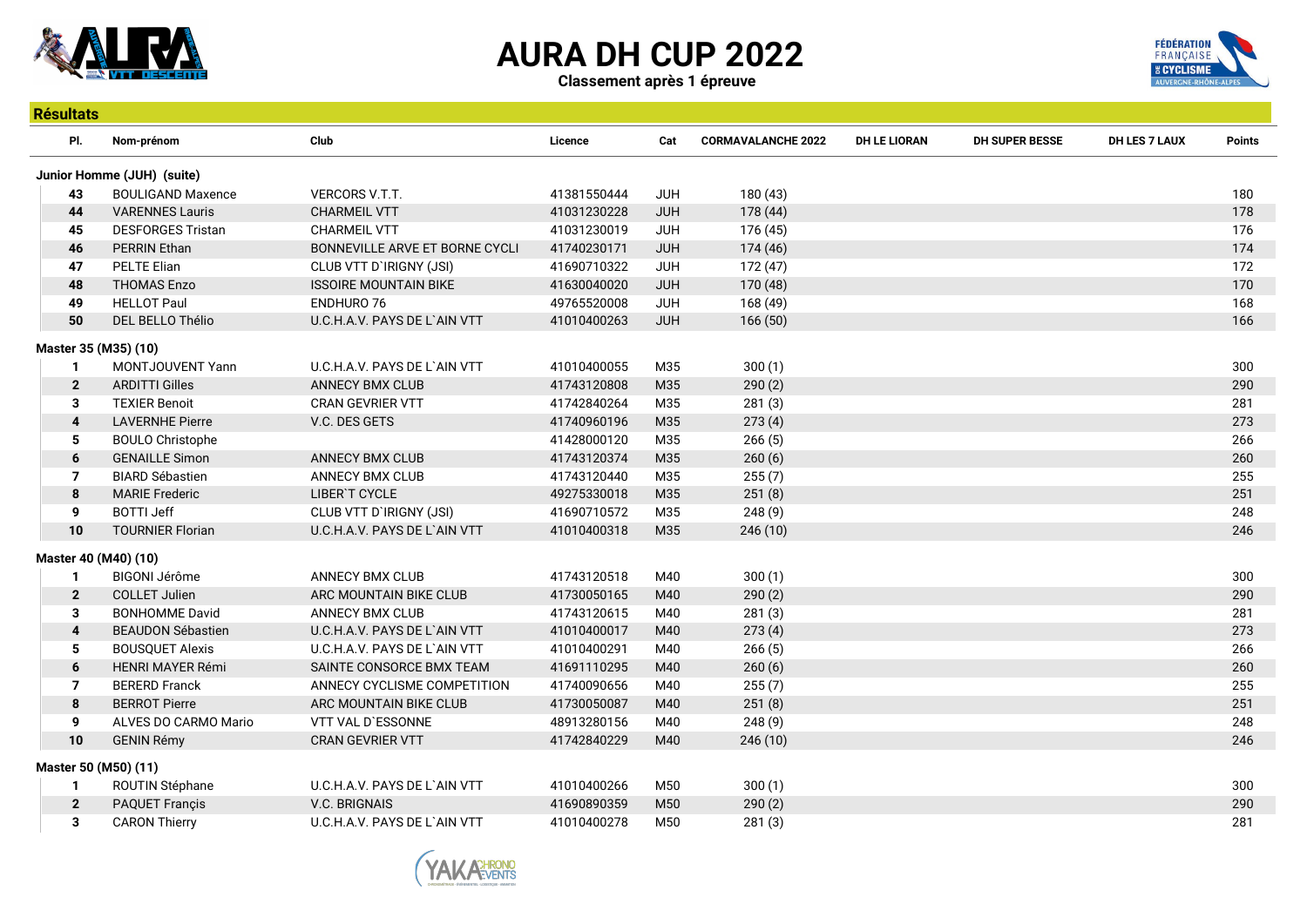

Résultats





| <b>Resultats</b>        |                            |                               |             |            |                           |                     |                       |               |        |
|-------------------------|----------------------------|-------------------------------|-------------|------------|---------------------------|---------------------|-----------------------|---------------|--------|
| PI.                     | Nom-prénom                 | Club                          | Licence     | Cat        | <b>CORMAVALANCHE 2022</b> | <b>DH LE LIORAN</b> | <b>DH SUPER BESSE</b> | DH LES 7 LAUX | Points |
| Master 50 (M50) (suite) |                            |                               |             |            |                           |                     |                       |               |        |
| $\overline{\mathbf{4}}$ | <b>GAL Stéphane</b>        | ARC MOUNTAIN BIKE CLUB        | 41730050023 | M50        | 273(4)                    |                     |                       |               | 273    |
| 5                       | <b>BOITEL Hervé</b>        | V.C. DES GETS                 | 41740960177 | M50        | 266(5)                    |                     |                       |               | 266    |
| 6                       | <b>BIBOLLET Nicolas</b>    | R. VTT                        | 41742830149 | M50        | 260(6)                    |                     |                       |               | 260    |
| 7                       | <b>ESTELLE Philippe</b>    | CLUB CYCLISTE DE DIE          | 41262480254 | M50        | 255(7)                    |                     |                       |               | 255    |
| 8                       | NICON Jean François        | <b>ISSOIRE MOUNTAIN BIKE</b>  | 41630040003 | M50        | 251(8)                    |                     |                       |               | 251    |
| 9                       | <b>CHAMBAZ Florent</b>     | U.C.H.A.V. PAYS DE L'AIN VTT  | 41010400290 | M50        | 248(9)                    |                     |                       |               | 248    |
| 10                      | <b>GENANS BOITEUX Marc</b> | CRAN GEVRIER VTT              | 41742840077 | M50        | 246(10)                   |                     |                       |               | 246    |
| 11                      | COLOMB Jean Louis          | U.C.H.A.V. PAYS DE L'AIN VTT  | 41010400288 | M50        | 244 (11)                  |                     |                       |               | 244    |
| Master 60 (M60) (1)     |                            |                               |             |            |                           |                     |                       |               |        |
| -1                      | <b>DUCRUET Patrick</b>     | <b>CRAN GEVRIER VTT</b>       | 41742840076 | M60        | 300(1)                    |                     |                       |               | 300    |
|                         |                            |                               |             |            |                           |                     |                       |               |        |
|                         | Senior Homme (SEH) (65)    |                               |             |            |                           |                     |                       |               |        |
| -1                      | <b>GILBERT Arsène</b>      | <b>VELO CLUB D'AMBERIEU</b>   | 41010090151 | <b>SEH</b> | 300(1)                    |                     |                       |               | 300    |
| $\overline{2}$          | <b>BIGONI Joris</b>        | U.C.H.A.V. PAYS DE L'AIN VTT  | 41010400285 | <b>SEH</b> | 290(2)                    |                     |                       |               | 290    |
| 3                       | <b>BALIZET Mathieu</b>     | <b>BIKE CLUB GIROMAGNY</b>    | 42900250265 | <b>SEH</b> | 281(3)                    |                     |                       |               | 281    |
| $\overline{\mathbf{4}}$ | DAMIANI Aurélien           | <b>ROUSSY BIKE CLUB</b>       | 46572110137 | <b>SEH</b> | 273(4)                    |                     |                       |               | 273    |
| 5                       | <b>GOUTAUDIER Théo</b>     | <b>AVENIR CYCLISTE CUSSET</b> | 41030590056 | <b>SEH</b> | 266(5)                    |                     |                       |               | 266    |
| 6                       | VIOLLAND Rémy              | <b>CRAN GEVRIER VTT</b>       | 41742840088 | <b>SEH</b> | 260(6)                    |                     |                       |               | 260    |
| $\overline{7}$          | <b>DENIZOT Valentin</b>    | <b>COMMENTRY CYCLISTE</b>     | 41030280041 | <b>SEH</b> | 255(7)                    |                     |                       |               | 255    |
| 8                       | <b>TISSIER Alexandre</b>   | V.V. SAVIGNOLAIS              | 41420430143 | <b>SEH</b> | 251(8)                    |                     |                       |               | 251    |
| 9                       | <b>LEMERRE Matéo</b>       | V.C. DES GETS                 | 41740960169 | <b>SEH</b> | 248 (9)                   |                     |                       |               | 248    |
| 10                      | <b>CONSTANTIN Nicolas</b>  | U.C.H.A.V. PAYS DE L'AIN VTT  | 41010400267 | <b>SEH</b> | 246(10)                   |                     |                       |               | 246    |
| 11                      | <b>GUILLEMIN Bastien</b>   | VELO CLUB D'AMBERIEU          | 41010090617 | <b>SEH</b> | 244(11)                   |                     |                       |               | 244    |
| 12                      | <b>GOYAU Rémi</b>          | <b>GRESI FREE RIDE</b>        | 41380120082 | <b>SEH</b> | 242(12)                   |                     |                       |               | 242    |
| 13                      | <b>LATELTIN Hugo</b>       | LIBER'T CYCLE                 | 49275330012 | <b>SEH</b> | 240 (13)                  |                     |                       |               | 240    |
| 14                      | <b>MACINOT Corentin</b>    | <b>ANNECY BMX CLUB</b>        | 41743120786 | <b>SEH</b> | 238(14)                   |                     |                       |               | 238    |
| 15                      | FOUILLIT Benjamin          | <b>VELO CLUB DE BESSE</b>     | 41631160270 | <b>SEH</b> | 236 (15)                  |                     |                       |               | 236    |
| 16                      | <b>GUICHARD Léo</b>        | ARC MOUNTAIN BIKE CLUB        | 41730050035 | <b>SEH</b> | 234(16)                   |                     |                       |               | 234    |
| 17                      | PEIZERAT Emile             | <b>GRESI FREE RIDE</b>        | 41380120052 | <b>SEH</b> | 232(17)                   |                     |                       |               | 232    |
| 18                      | <b>BRIQUEZ Cyril</b>       | ANNECY CYCLISME COMPETITION   | 41740090626 | <b>SEH</b> | 230(18)                   |                     |                       |               | 230    |
| 19                      | <b>MAIGRET Hugo</b>        | <b>VELO CLUB DU VELAY</b>     | 41431290213 | <b>SEH</b> | 228 (19)                  |                     |                       |               | 228    |
| 20                      | SRODAWA Emeric             | CLUB DES SPORTS DE LA CLUSAZ  | 41741930058 | <b>SEH</b> | 226 (20)                  |                     |                       |               | 226    |
| 21                      | ALAZARD Julien             |                               | 53848000115 | <b>SEH</b> | 224(21)                   |                     |                       |               | 224    |
| 22                      | <b>DULAC Térence</b>       | <b>AVENIR CYCLISTE CUSSET</b> | 41030590154 | <b>SEH</b> | 222 (22)                  |                     |                       |               | 222    |
| 23                      | <b>GUILLEMIN Théo</b>      | <b>VELO CLUB D'AMBERIEU</b>   | 41010090645 | <b>SEH</b> | 220 (23)                  |                     |                       |               | 220    |
| 24                      | <b>MOREL Clément</b>       | U.C.H.A.V. PAYS DE L`AIN VTT  | 41010400079 | <b>SEH</b> | 218(24)                   |                     |                       |               | 218    |

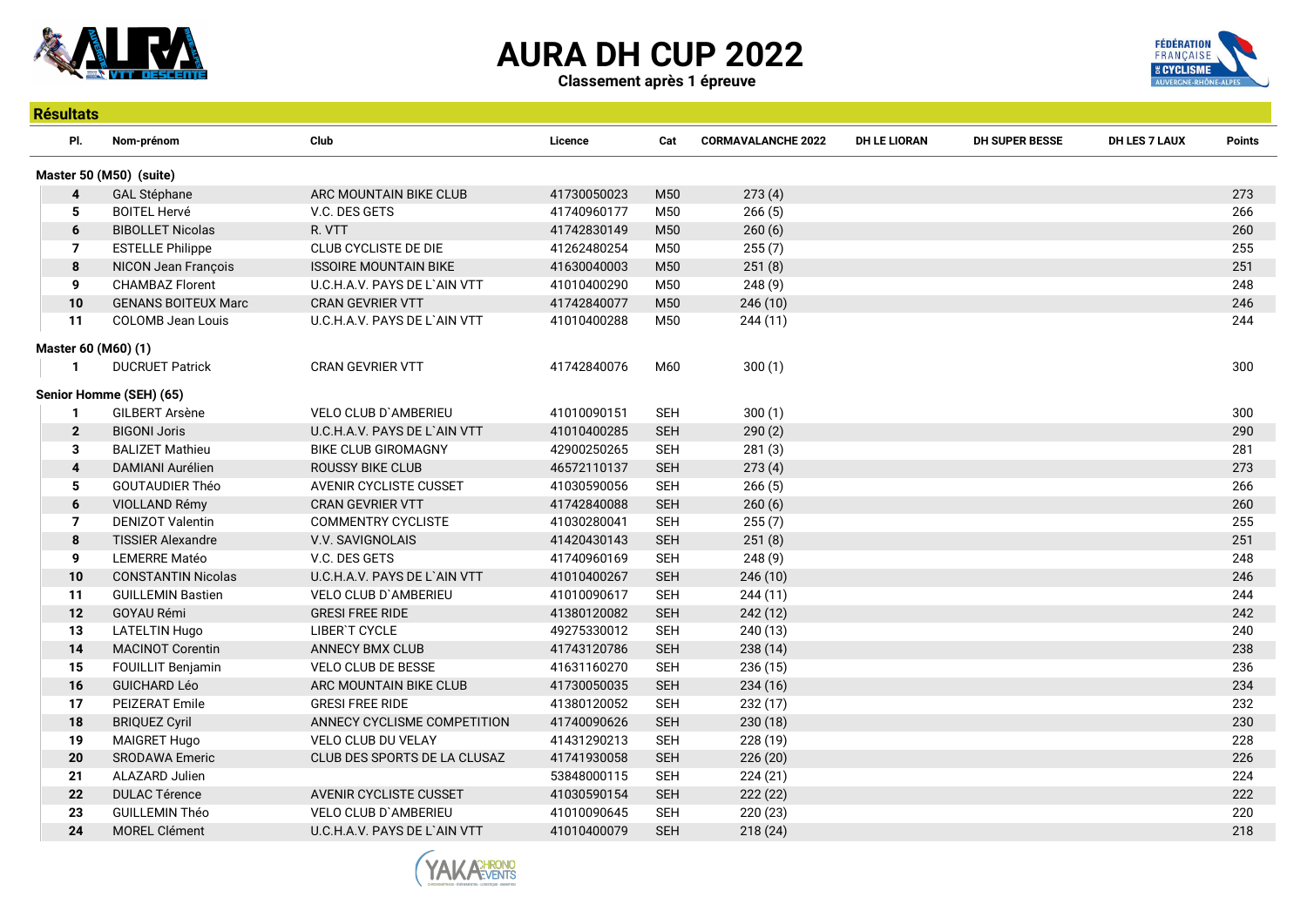

Classement après 1 épreuve



| <b>Résultats</b> |                            |                                   |             |            |                           |                     |                |                      |               |  |  |
|------------------|----------------------------|-----------------------------------|-------------|------------|---------------------------|---------------------|----------------|----------------------|---------------|--|--|
| PI.              | Nom-prénom                 | Club                              | Licence     | Cat        | <b>CORMAVALANCHE 2022</b> | <b>DH LE LIORAN</b> | DH SUPER BESSE | <b>DH LES 7 LAUX</b> | <b>Points</b> |  |  |
|                  | Senior Homme (SEH) (suite) |                                   |             |            |                           |                     |                |                      |               |  |  |
| 25               | <b>JOURDIN Hubert</b>      | LIBER'T CYCLE                     | 49275330009 | <b>SEH</b> | 216 (25)                  |                     |                |                      | 216           |  |  |
| 26               | <b>SIRIEIX Florian</b>     | <b>VTT ARGENTAT</b>               | 50190020032 | <b>SEH</b> | 214(26)                   |                     |                |                      | 214           |  |  |
| 27               | <b>JANET Sébastien</b>     | V.V. SAVIGNOLAIS                  | 41420430883 | <b>SEH</b> | 212(27)                   |                     |                |                      | 212           |  |  |
| 28               | <b>CHANEL Maxime</b>       | <b>COSTE CREW VTT</b>             | 41430010009 | <b>SEH</b> | 210(28)                   |                     |                |                      | 210           |  |  |
| 29               | <b>BRONZINI Mattéo</b>     | U.C.H.A.V. PAYS DE L'AIN VTT      | 41010400289 | <b>SEH</b> | 208 (29)                  |                     |                |                      | 208           |  |  |
| 30               | DI BARTOLOMEO Vincent      | V.V. SAVIGNOLAIS                  | 41420430427 | <b>SEH</b> | 206 (30)                  |                     |                |                      | 206           |  |  |
| 31               | <b>CHARRAS Albain</b>      | V.C. LE CHEYLARD                  | 41070610070 | <b>SEH</b> | 204(31)                   |                     |                |                      | 204           |  |  |
| 32               | <b>DAVID Gillian</b>       | <b>BLAUSASC VTT 06</b>            | 53060710023 | <b>SEH</b> | 202 (32)                  |                     |                |                      | 202           |  |  |
| 33               | <b>BRIFFOD Pierre</b>      | <b>ISSOIRE MOUNTAIN BIKE</b>      | 41630040017 | <b>SEH</b> | 200 (33)                  |                     |                |                      | 200           |  |  |
| 34               | DEURVEILHER Julien Flavier | CLUB VTT D'IRIGNY (JSI)           | 41690710562 | <b>SEH</b> | 198 (34)                  |                     |                |                      | 198           |  |  |
| 35               | <b>VUARGNOZ Cédric</b>     | <b>RFP TEAM</b>                   | 41743440015 | <b>SEH</b> | 196 (35)                  |                     |                |                      | 196           |  |  |
| 36               | <b>PERENON Valentin</b>    | <b>MONTMELIAN BMX</b>             | 41733100193 | <b>SEH</b> | 194 (36)                  |                     |                |                      | 194           |  |  |
| 37               | <b>BILLARD Arno</b>        | <b>MOUNTAIN BIKE LES ANGLES</b>   | 51660560166 | SEH        | 192 (37)                  |                     |                |                      | 192           |  |  |
| 38               | <b>MUNOZ Xavier</b>        | CLUB VTT D'IRIGNY (JSI)           | 41690710354 | <b>SEH</b> | 190 (38)                  |                     |                |                      | 190           |  |  |
| 39               | <b>CASTELLO Attilio</b>    | <b>MESVRIN VTT</b>                | 42711060212 | <b>SEH</b> | 188 (39)                  |                     |                |                      | 188           |  |  |
| 40               | <b>CUSSAC Clément</b>      | V C PAYS DE SAINT-FLOUR           | 41150140263 | <b>SEH</b> | 186 (40)                  |                     |                |                      | 186           |  |  |
| 41               | <b>SOURNAC Alexis</b>      | V C PAYS DE SAINT-FLOUR           | 41150140279 | SEH        | 184 (41)                  |                     |                |                      | 184           |  |  |
| 42               | <b>COMTE Guillaume</b>     | V C PAYS DE SAINT-FLOUR           | 41150140262 | <b>SEH</b> | 182 (42)                  |                     |                |                      | 182           |  |  |
| 43               | RIVERA Kévin               | U.C.H.A.V. PAYS DE L'AIN VTT      | 41010400296 | <b>SEH</b> | 180 (43)                  |                     |                |                      | 180           |  |  |
| 44               | <b>FAVARD Lorris</b>       | <b>V.V. SAVIGNOLAIS</b>           | 41420430123 | <b>SEH</b> | 178 (44)                  |                     |                |                      | 178           |  |  |
| 45               | <b>COUTURE Maxence</b>     | BONNEVILLE ARVE ET BORNE CYCLI    | 41740230169 | <b>SEH</b> | 176 (45)                  |                     |                |                      | 176           |  |  |
| 46               | LAGADRILLERE Hugo          | PASSE PARTOUT VTT MACON           | 42711100071 | <b>SEH</b> | 174 (46)                  |                     |                |                      | 174           |  |  |
| 47               | <b>BOGENSCHUTZ Loic</b>    | CLUB DES SPORTS DE LA CLUSAZ      | 41741930060 | <b>SEH</b> | 172 (47)                  |                     |                |                      | 172           |  |  |
| 48               | <b>BOURRIEN Jeremy</b>     | <b>FAVERGES-SEYTHENEX GRAVITY</b> | 41740360001 | <b>SEH</b> | 170 (48)                  |                     |                |                      | 170           |  |  |
| 49               | <b>CROS Aloïs</b>          | V C PAYS DE SAINT-FLOUR           | 41150140253 | <b>SEH</b> | 168 (49)                  |                     |                |                      | 168           |  |  |
| 50               | <b>FAYASSON Pierre</b>     | V.V. SAVIGNOLAIS                  | 41420430885 | <b>SEH</b> | 166(50)                   |                     |                |                      | 166           |  |  |
| 51               | <b>CLOZEL Titouan</b>      | <b>VTT ARDBIKE VALENCE</b>        | 41261800095 | <b>SEH</b> | 164(51)                   |                     |                |                      | 164           |  |  |
| 52               | <b>BARUSTA Jérémy</b>      | VTT VAL D'ESSONNE                 | 48913280154 | <b>SEH</b> | 162 (52)                  |                     |                |                      | 162           |  |  |
| 53               | <b>TESTARD Adam</b>        | VTT ARDBIKE VALENCE               | 41261800215 | <b>SEH</b> | 160(53)                   |                     |                |                      | 160           |  |  |
| 54               | <b>GAUDILLERE Francis</b>  | ENDURO JURA VTT                   | 42390040014 | <b>SEH</b> | 158 (54)                  |                     |                |                      | 158           |  |  |
| 55               | <b>PIRET Samuel</b>        |                                   | 41698000369 | <b>SEH</b> | 156 (55)                  |                     |                |                      | 156           |  |  |
| 56               | <b>CHAL Julien</b>         | <b>ANNECY BMX CLUB</b>            | 41743120883 | <b>SEH</b> | 154 (56)                  |                     |                |                      | 154           |  |  |
| 57               | <b>NICOLAS Brice</b>       | <b>VELO CLUB DE BESSE</b>         | 41631160307 | <b>SEH</b> | 152 (57)                  |                     |                |                      | 152           |  |  |
| 58               | <b>ANTRAYGUES Jules</b>    | <b>VELO CLUB DE BESSE</b>         | 41631160259 | <b>SEH</b> | 150 (58)                  |                     |                |                      | 150           |  |  |
| 59               | <b>CLERMONT Robin</b>      |                                   | 41078000075 | <b>SEH</b> | 148 (59)                  |                     |                |                      | 148           |  |  |
| 60               | <b>FERREIRA Noah</b>       | BONNEVILLE ARVE ET BORNE CYCLI    | 41740230155 | <b>SEH</b> | 146 (60)                  |                     |                |                      | 146           |  |  |